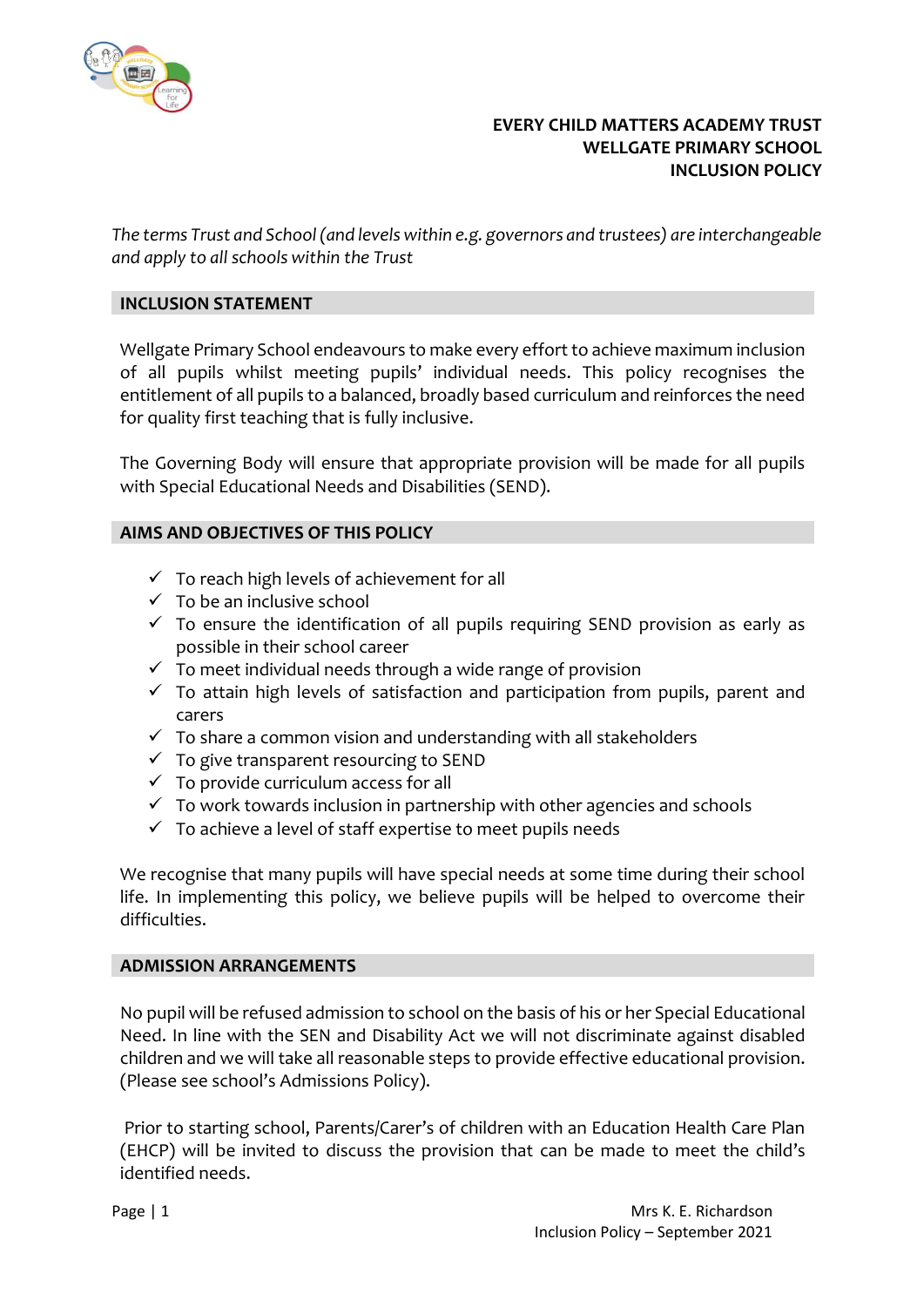

## **MANAGEMENT OF SEND WITHIN SCHOOL**

The governing body has delegated the responsibility for the day to day implementation of the policy to the Senco who has Qualified Teacher Status. The management of SEND is supported by the administration staff.

All school staff have a responsibility for pupils with SEND in their class to ensure Quality First Teaching with differentiation and personalisation to meet need. Staff are aware of their responsibilities towards pupils with SEND, whether or not pupils have an Education, Health and Care Plan, (EHCP) or at SEN Support.

A positive and sensitive attitude is shown towards all pupils by adults in school. Staff responsibilities are identified in individual job descriptions. Teaching Assistants play a major role in the support of pupils with SEND. The rationale for the deployment of TAs is pupil centred.

## **The Senco is responsible for:**

- $\checkmark$  Overseeing the day-day operation of this policy
- $\checkmark$  Co-ordinating provision for children with SEND
- ✓ Liaising with and advising teachers and support staff
- $\checkmark$  Overseeing the records on all children with SEND
- $\checkmark$  Liaising with parents of children with SEND (in conjunction with class teachers)
- $\checkmark$  Contributing to the in-service training of staff
- ✓ Liaising with external agencies eg Educational Psychology Service, Health and Social Services and voluntary bodies
- $\checkmark$  The SENCO is responsible for reporting to the governor with responsibility for SEND on the day-day management of SEN policy. Termly meetings will take place.

# **IDENTIFICATION AND ASSESSMENT**

We accept the principle that pupils' needs should be identified and met as early as possible.

There are four areas of need as stated in the SEND Code of Practice, 2014.

- $\checkmark$  Communication and Interaction (C&I)
- $\checkmark$  Learning and Cognition (Cog)
- $\checkmark$  Social Emotional and Mental Health difficulties (SEMH)
- $\checkmark$  Sensory and/or Physical. (S/P)

Whilst these four areas broadly identify the primary need of a pupil we also consider the needs of the whole child, which may also impact on a pupil's progress.

- ✓ Disability
- $\checkmark$  Attendance and punctuality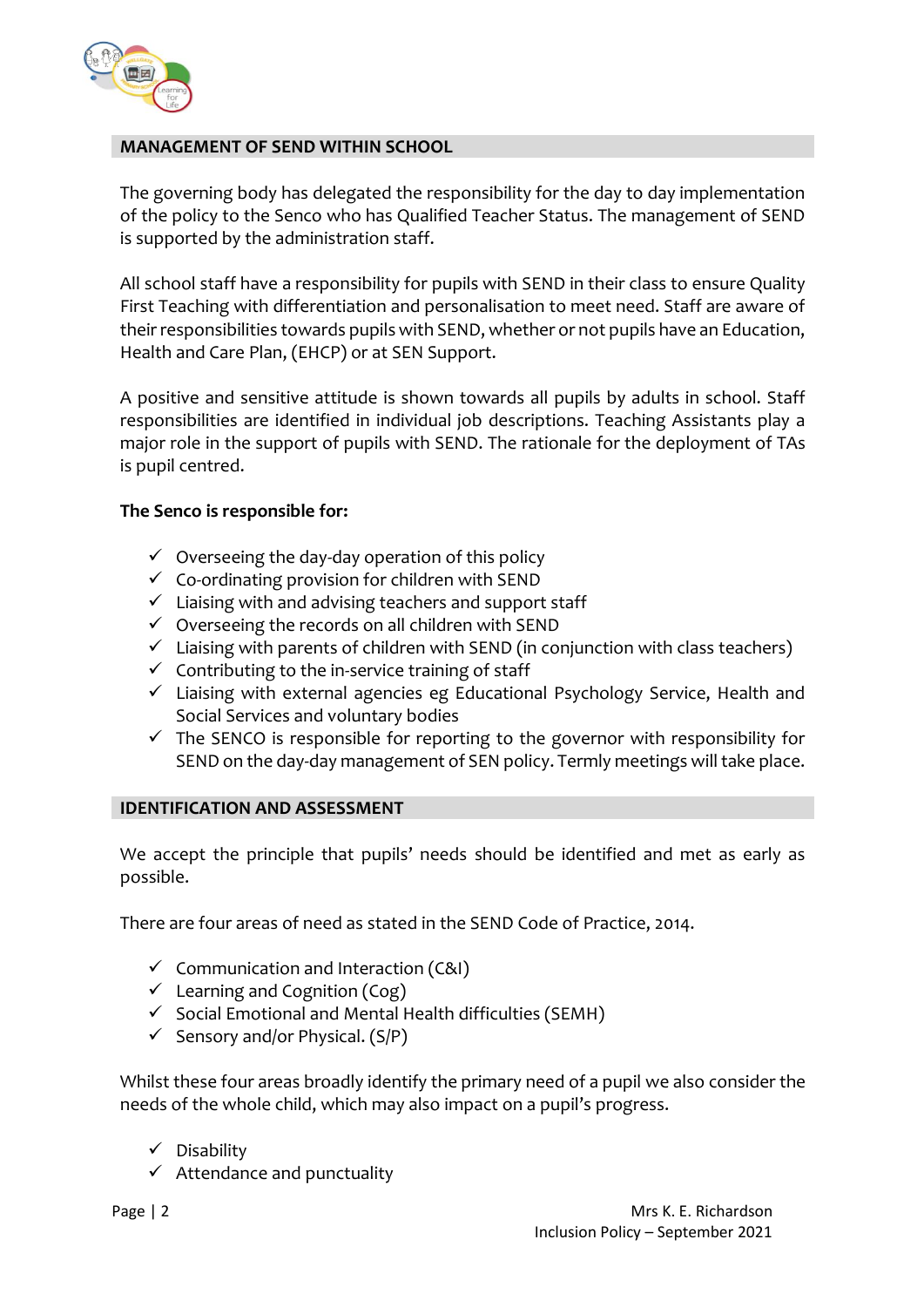

- Health and welfare
- $\checkmark$  English as an additional language (EAL)
- $\checkmark$  Being in receipt of the Pupil Premium. (PP)
- $\checkmark$  Being a Looked After Child (LAC)
- $\checkmark$  Being a child of a service woman/man.

The SENCO works closely within the Senior Leadership Team, using whole school tracking data as an early identification indicator. We use a number of additional indicators of Special Educational Needs:

- $\checkmark$  The analysis of data, including entry profiles at FS1 and FS2 baseline and end of FS
- ✓ Data, SATs, reading ages, annual and termly pupil assessments
- $\checkmark$  The use of our local authority SEN criteria
- $\checkmark$  The following up of teacher concerns
- $\checkmark$  Following up parental concerns
- $\checkmark$  Tracking individual pupil progress over time
- $\checkmark$  Information from previous schools on transfer
- $\checkmark$  Information from other services

The SENCO maintains a list of pupils identified through the procedures listed; this is called the SEND Register. This list is reviewed each term when a detailed analysis of the list takes place. For some pupils a more in depth individual assessment may be undertaken by the school or other educational or health professionals.

# **CURRICULUM ACCESS AND PROVISION**

In order to meet the learning needs of all pupils, teachers differentiate work. They work to meet individual learning needs and to mark work and plan homework effectively.

Where pupils are identified as having SEND, the school provides for these additional needs in a variety of ways. The provision for pupils is related specifically to their needs. A provision map records a graduated response to individuals.

# **Access to the Environment (also see School Accessibility Plan)**

- ✓ Wellgate Primary School is a single site school, with Key Stage 1 and Key Stage 2 departments joined by a link corridor. Our F1 department is located in a separate building. Entrance to the building is through the main lobby, which is level and therefore suitable for wheelchair access. Our front entrance doors have electric openers that can be remotely operated for wheelchair users. Classrooms are accessed by corridors from which there is also wheelchair access. Doors in the corridors have stoppers on which enable them to stay open at all times but close automatically when the fire alarm sounds.
- $\checkmark$  There is a disabled toilet on the main corridor, and there are disabled parking spaces in the car park. Access ramps to the nursery, upper playground, wild wood and field ensure wheelchair access to the whole school is ensured.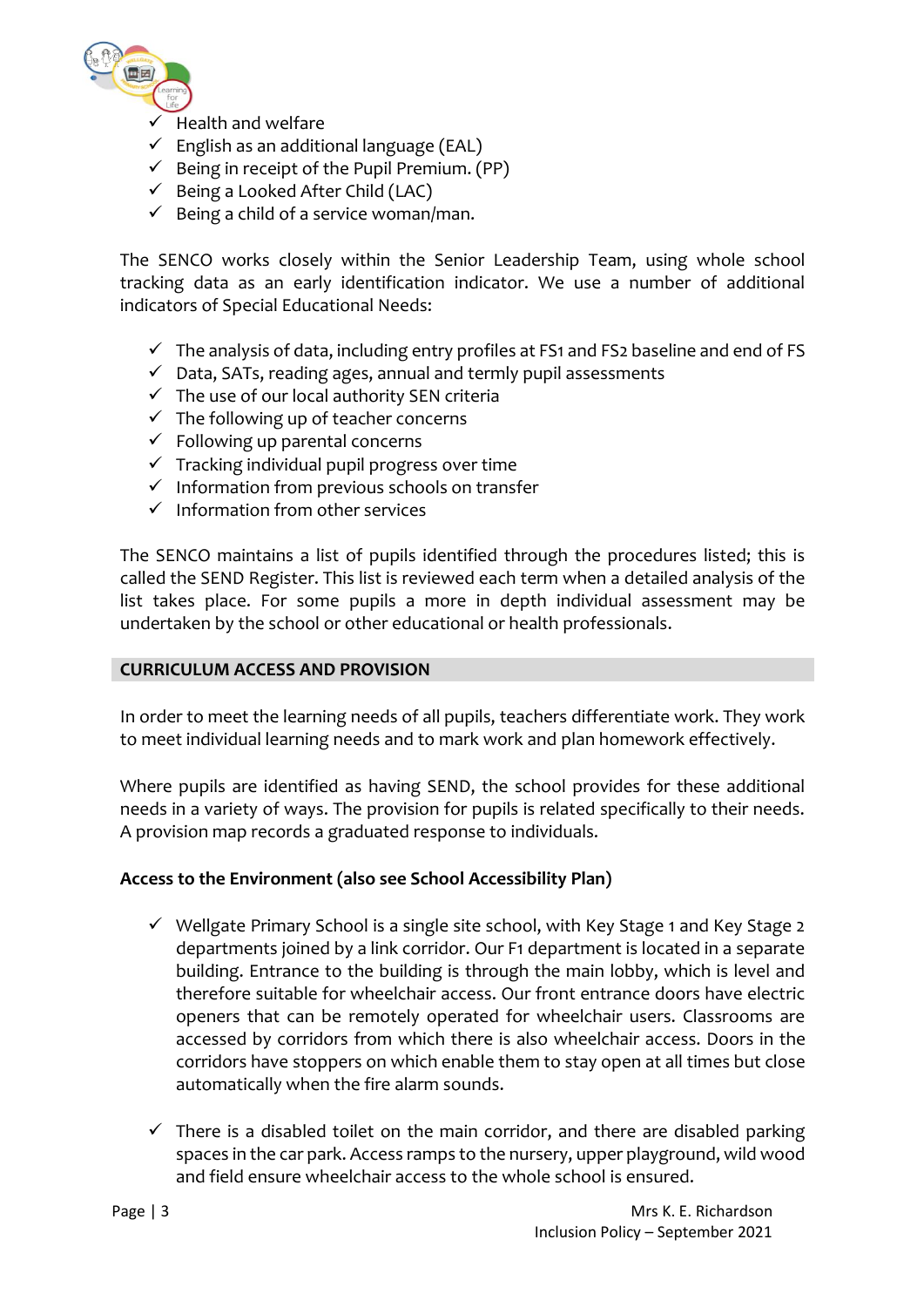

- $\checkmark$  We have made sure that there are good lighting and safety arrangements for all visually impaired pupils. Our classrooms provide good acoustic conditions so that the effects of hearing difficulties are minimised (part-carpeting, blinds).
- $\checkmark$  Children requiring equipment due to impairment will be assessed in order to gain the support and equipment that they require.
- ✓ Personal Evacuation Plans (PEEPs) are completed alongside parents to ensure children who require extra assistance can be evacuated from the building safely.
- $\checkmark$  Details of our plans and targets on improving environmental access are contained in the Accessibility Plan.

# **Arrangements for providing access to learning and the curriculum (also see School Accessibility Plan)**

- $\checkmark$  The school will ensure that all children have access to a balanced and broadly based curriculum, and that the National Curriculum's programmes of study are flexible enough to meet every child's needs. Wellgate Primary school will use its best endeavors to ensure no child will be excluded from any learning activity due to their impairment or learning difficulty, unless it is clearly of benefit to that individual and leads towards inclusion.
- $\checkmark$  Learning opportunities will be absorbing, rewarding and effectively differentiated and the teaching styles will be diverse.
- $\checkmark$  Staff will work in a way to avoid the isolation of the children they are supporting, and will encourage peer tutoring and collaborative learning.
- $\checkmark$  Schemes of work and policies for each area of the curriculum are in place and are differentiated to include appropriate learning outcomes for all pupils. Each policy has an Inclusion Statement detailing access to that curriculum area for pupils identified with additional needs.
- $\checkmark$  Differentiation takes a variety of forms within teacher planning. Learning intentions are always made explicit and then activities may be adapted, or planned separately as appropriate. Alternative methods of responding or recording may also be planned for where this is appropriate and reasonable adjustments are made.
- $\checkmark$  Children with sensory or mobility impairments or a specific learning difficulty will access the curriculum through specialist resources such as ICT where this is appropriate.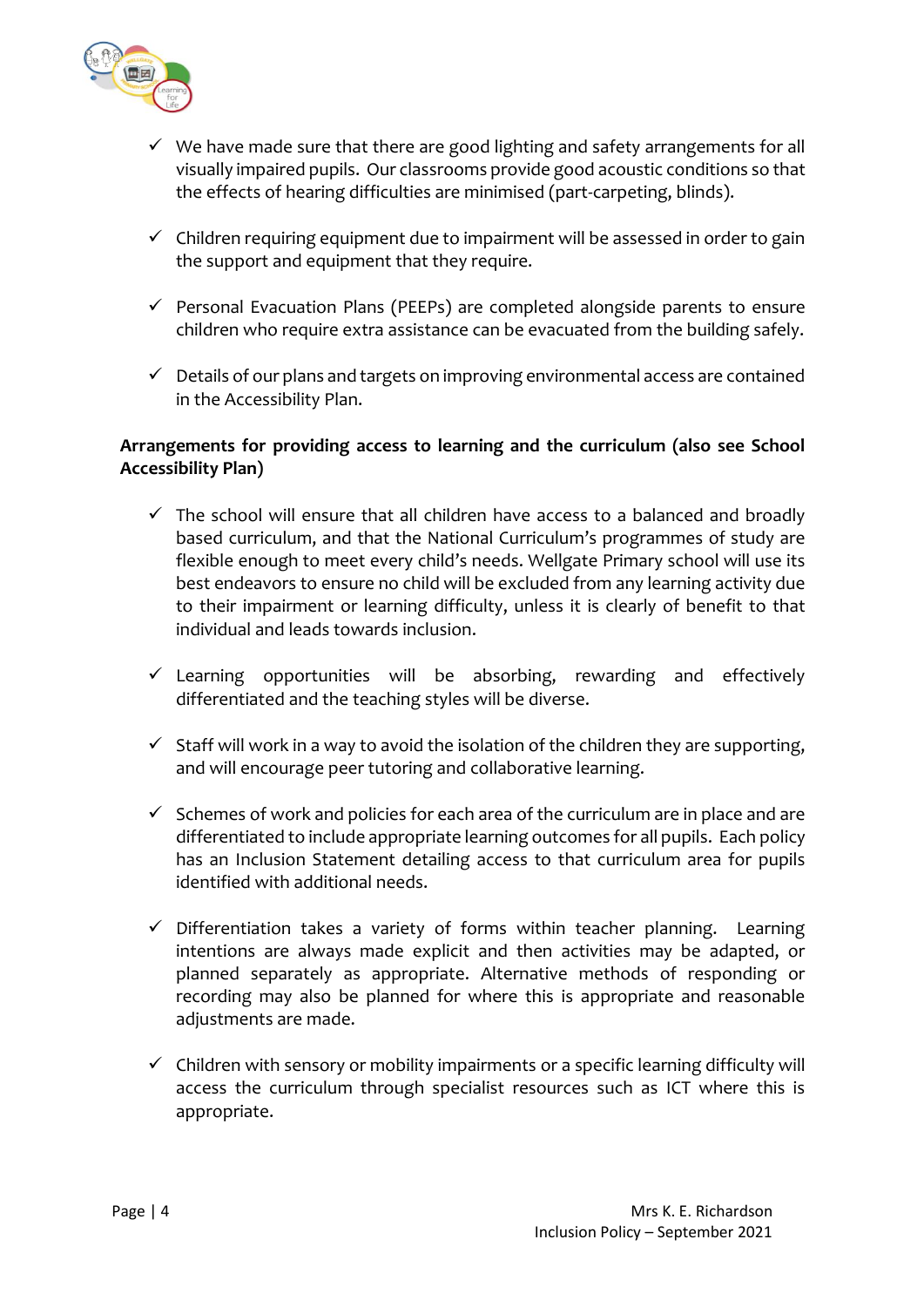

 $\checkmark$  The school will ensure that the "hidden curriculum" and extra-curricular activities are barrier free and do not exclude any pupils and where necessary reasonable adjustments are made. Wellgate Primary School tries to make all trips inclusive by planning in advance and using accessible places.

We aim to take all year five and six children on a three day residential, and provide additional adult support for individual children as required.

 $\checkmark$  Details of our plans for increasing access to the curriculum with targets are contained in our Accessibility Plan.

# **Access to Information (also see School Accessibility Plan)**

- $\checkmark$  All children requiring information in formats other than print have this provided (e.g. if we had a child who uses Braille).
- $\checkmark$  We adapt printed materials so that children with literacy difficulties can access them, or ensure access by pairing children/peer support/extra adult support. This is done in accordance with specialist advice.
- $\checkmark$  We provide alternatives to paper and pencil recording where appropriate, or provide access through peer/extra adult scribing.
- $\checkmark$  We use a range of assessment procedures within lessons (such as taping, roleplay and drama, video, drawing) to ensure children with additional needs are able to demonstrate their achievement appropriately.
- $\checkmark$  Details of our plan to improve access to information, with targets, are contained in the school's Accessibility Plan.

### **MONITORING PUPIL PROGRESS**

Progress is the crucial factor in determining the need for additional support.

Adequate progress is that which:

- $\checkmark$  Narrows the attainment gap between pupil and peers
- $\checkmark$  Prevents the attainment gap widening
- $\checkmark$  Is equivalent to that of peers starting from the same baseline but less than the majority of peers
- $\checkmark$  Equals or improves upon the pupil's previous rate of progress
- $\checkmark$  Ensures full curricular access
- $\checkmark$  Shows an improvement in self-help and social or personal skills
- $\checkmark$  Shows improvements in the pupil's behaviour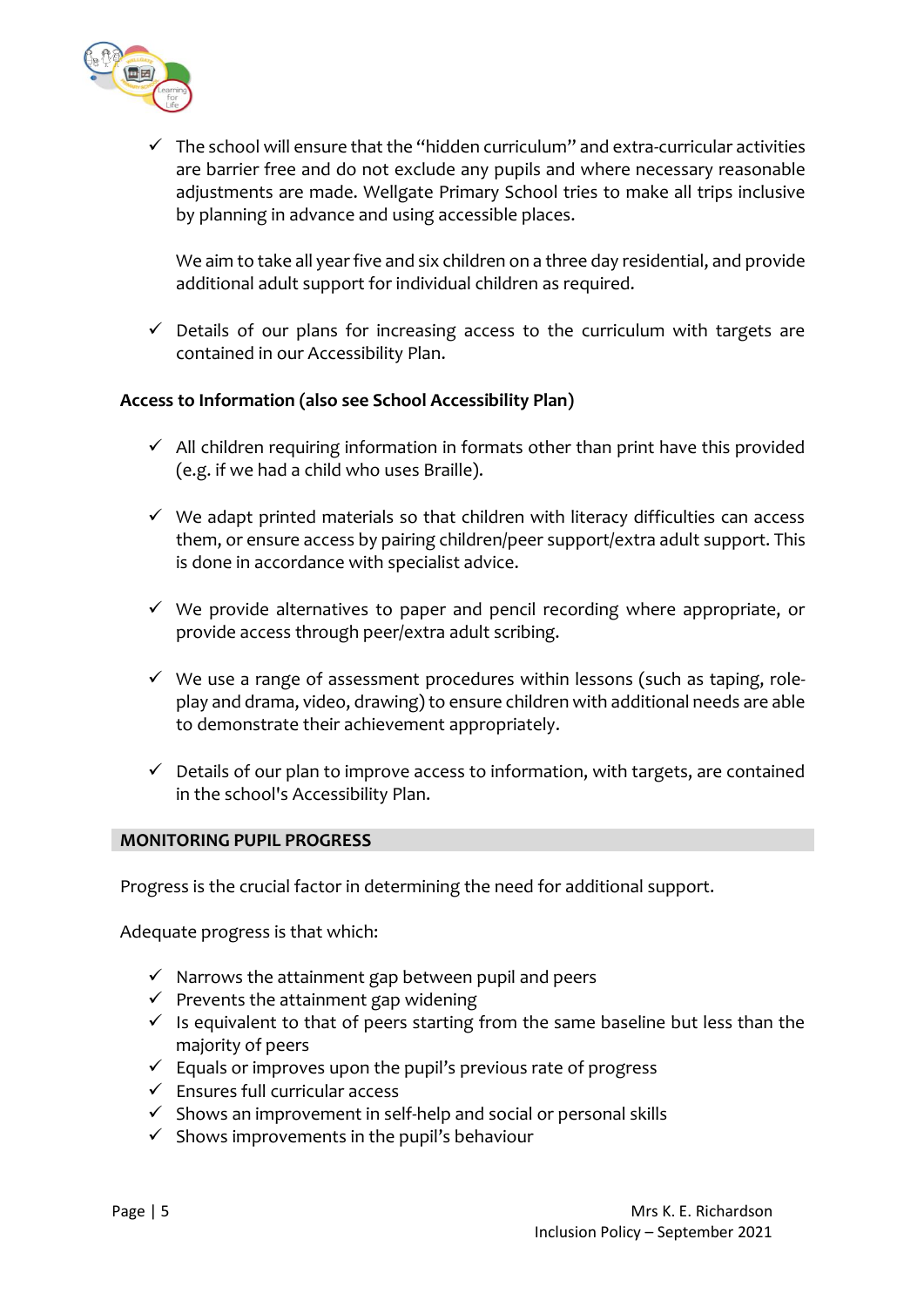

# **RECORD KEEPING**

The school will record the steps taken to meet pupils' individual needs. The SENCO will maintain the records and ensure access to them. In addition to the usual school records, the pupil's profile will include:

- $\checkmark$  Information from parents
- $\checkmark$  Information on progress and behaviour
- $\checkmark$  Pupil's own perceptions of difficulties
- ✓ Information from health/social services
- $\checkmark$  Information from other agencies

## **TARGETS and ACTION PLANS**

All pupils on our SEND Register will have Personal Provision Map setting out targets and any provision made that is additional to and different from usual classroom provision. For pupils with an EHCP, provision will meet the recommendations on the plan. In subjects where all children have curriculum targets these are used to inform the Action Plan. Curriculum targets are recorded in exercise books, target cards etc.

The Provision Map will record only that which is different from or additional to the normal differentiated curriculum, and will concentrate on three or four individual targets that closely match the pupil's needs. The Provision Map will be created through discussion with both the pupil and the parent or carer.

The Provision Map will be reviewed at regular intervals with the inclusion of parents, carers and pupils' views

# **CODE OF PRACTICE GRADUATED RESPONSE**

The school adopts the levels of intervention as described in the SEN Code of Practice. The Code of Practice advocates a graduated response to meeting pupils' needs. If the school decides, after consultation with parents, that a pupil requires additional support to make progress, the SENCO, in collaboration with teachers, will support the assessment of the pupil and have an input in planning future support and add the pupil to the SEND Register. The class teacher will remain responsible for planning and delivering individualised programmes and will work closely with Parents.

Placement of a pupil on the SEND Register will be made by the SENCO after full consultation with parent. External support services may advise on targets for a Personal Provision Map and provide specialist inputs to the support process.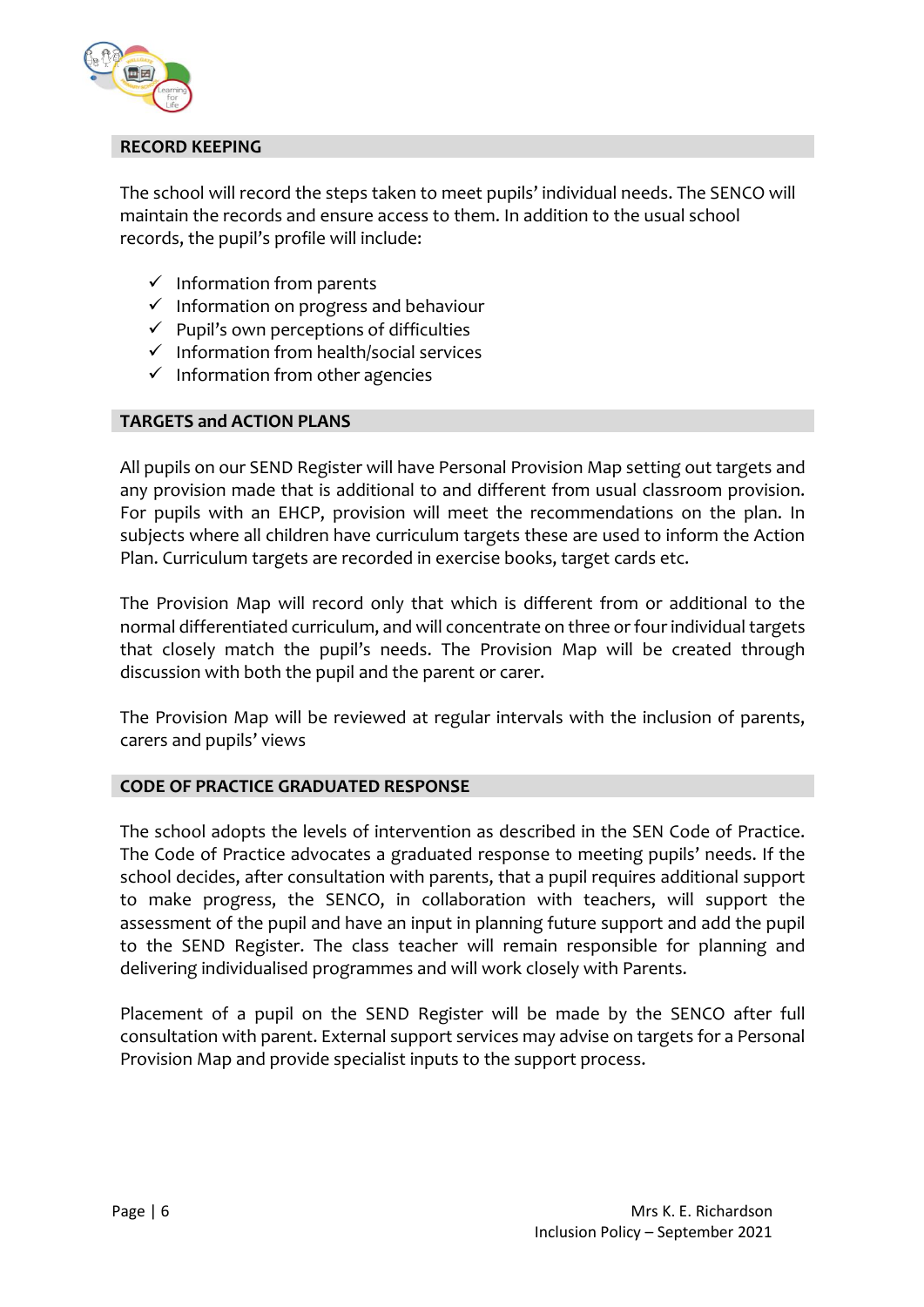

## **REQUEST FOR STATUTORY ASSESSMENT**

The school will request a Statutory Assessment from the LA when, despite an individualised programme of sustained intervention within SEN Support the pupil remains a significant cause for concern. A Statutory Assessment might also be requested by a parent or outside agency. The school will have the following information available:

- $\checkmark$  Records from past interventions
- ✓ Current and past Individual Support Plans and Provision Maps
- $\checkmark$  Records and outcomes of regular reviews undertaken
- $\checkmark$  Information on the pupil's health and relevant medical history
- ✓ National Curriculum levels
- $\checkmark$  Other relevant assessments from specialists such as support teachers and educational psychologists
- $\checkmark$  The views of parents
- $\checkmark$  Where possible, the views of the pupil
- ✓ Social Care/Educational Welfare Service reports
- $\checkmark$  Any other involvement by professionals

## **Education, Health and Care Plans**

An EHCP will normally be provided where, after a Statutory Assessment, the LA considers the pupil requires provision beyond what the school can offer. However, the school recognises that a request for a Statutory Assessment does not inevitably lead to an EHCP. An EHCP will include details of learning objectives for the child. These are used to develop targets that are:

- $\checkmark$  Matched to the longer-term objectives set in the EHCP
- $\checkmark$  Of shorter term
- $\checkmark$  Established through parental/pupil consultation
- $\checkmark$  Set out in a Support Plan
- $\checkmark$  Implemented in the classroom
- $\checkmark$  Delivered by the class teacher with appropriate additional support where specified

### **Reviews of an EHCP**

EHCPs must be reviewed annually. The LA will inform the head teacher at the beginning of each school term of the pupils requiring reviews. The SENCO will organise these reviews and invite:

- $\checkmark$  The pupil's parent
- $\checkmark$  The pupil if appropriate
- $\checkmark$  The relevant teacher
- $\checkmark$  A representative of the SEN Inclusion and Assessment Team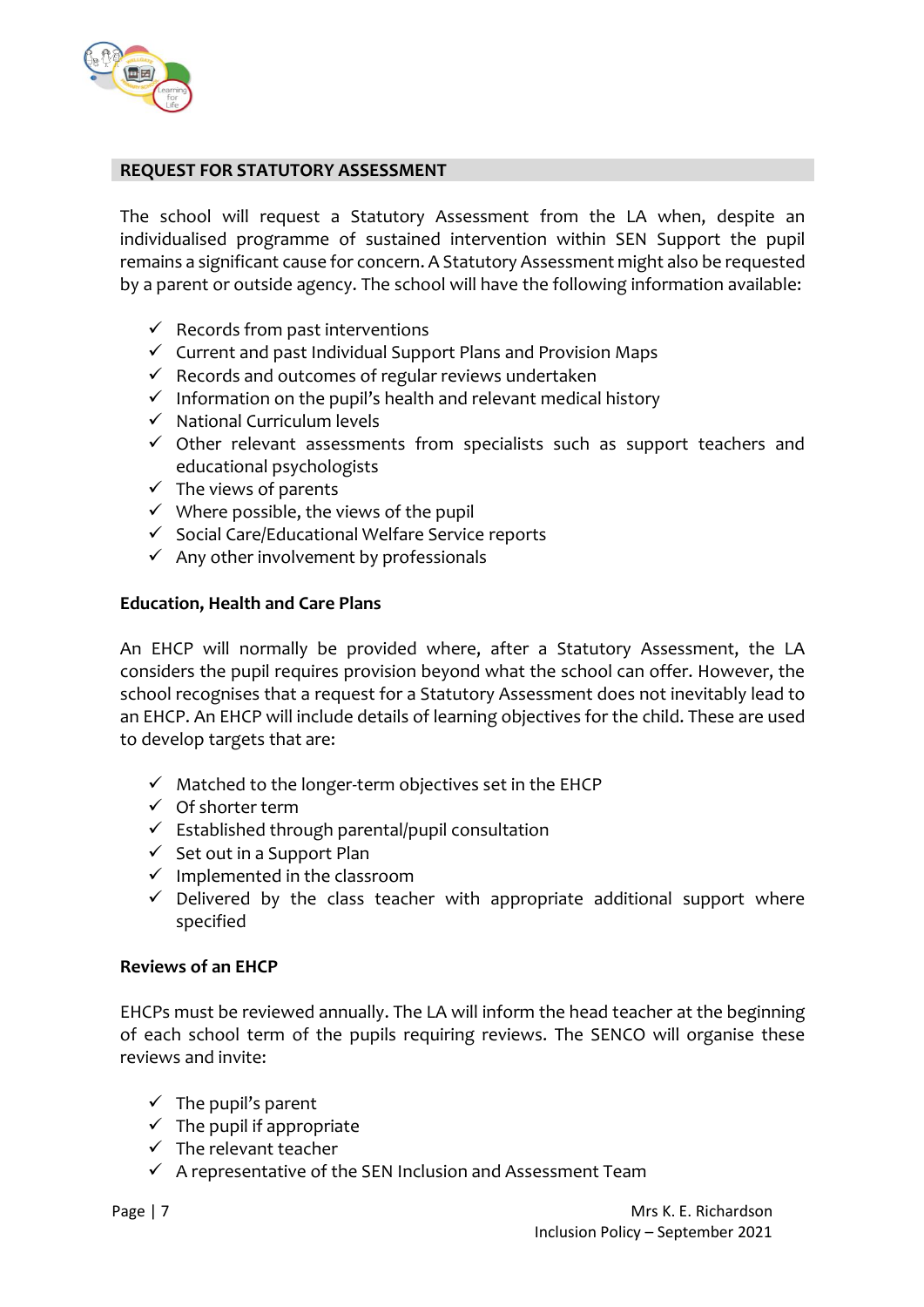

 $\Gamma$  The Educational Psychologist

 $\checkmark$  Any other person the SENCO or parent/carer considers appropriate

# **The aim of the review will be to:**

- $\checkmark$  Assess the pupil's progress in relation to the objectives on the EHCP
- $\checkmark$  Review the provision made to meet the pupil's need as identified in the EHCP
- ✓ Consider the appropriateness of the existing EHCP in relation to the pupil's performance during the year, and whether to cease, continue, or amend it
- $\checkmark$  If appropriate to set new objectives for the coming year

At Key Stage Phase Transition Reviews, receiving schools should be invited to attend in order to plan appropriately for the new school year. It also gives parents the opportunity to liaise with teachers from the receiving school. Within the time limits set out in the Code, the SENCO will complete the annual review forms and send it, with any supporting documentation to the LA. The school recognises the responsibility of the LA in deciding whether to maintain, amend, or cease an EHCP of SEN.

# **PARTNERSHIP WITH PARENTS/CARERS**

The school aims to work in partnership with parents and carers.

We do so by:

- $\checkmark$  Keeping parents and carers informed and giving support during assessment and any related decision-making process about SEND provision
- $\checkmark$  Working effectively with all other agencies supporting children and their parents
- $\checkmark$  Giving parents and carers opportunities to play an active and valued role in their child's education
- $\checkmark$  Making parents and carers feel welcome
- ✓ Ensuring all parents and carers have appropriate communication aids and access arrangements
- $\checkmark$  Providing all information in an accessible way
- $\checkmark$  Encouraging parents and carers to inform school of any difficulties they perceive their child may be having or other needs the child may have which need addressing
- $\checkmark$  Instilling confidence that the school will listen and act appropriately
- $\checkmark$  Focusing on the child's strengths as well as areas of additional need
- $\checkmark$  Allowing parents and carers opportunities to discuss ways in which they and the school can help their child
- $\checkmark$  Agreeing targets for the child
- $\checkmark$  Making parents and carers aware of SENDIAS.

Wellgate Primary School recognises that there will be a number of disabled Parents/Carers of children within the school, and we work to try to ensure they are fully included in Parent/Carer activities.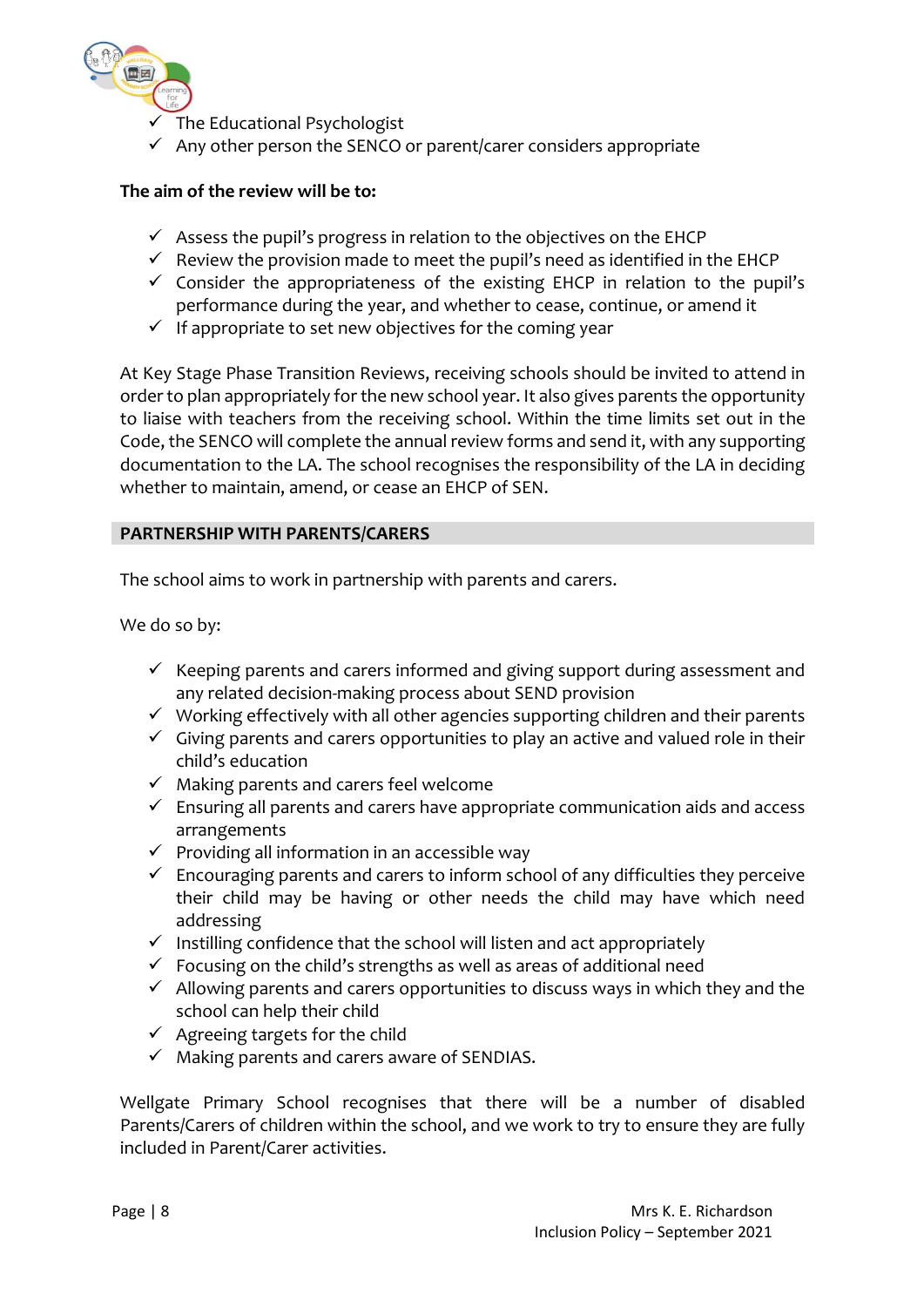

When a child starts at the school we ask the Parents/Carers about their access needs and then send notes/newsletters home in the required format e.g. audiotape, large print etc.

## **INVOLVEMENT OF PUPILS**

We recognise that all pupils have the right to be involved in making decisions and exercising choice (SEN Code of Practice). Where appropriate all pupils are involved in monitoring and reviewing their progress.

We endeavour to fully involve all pupils by encouraging them to:

- $\checkmark$  State their views about their education and learning
- $\checkmark$  Identify their own needs (self-assessment and self-evaluation, Assessment for Learning)
- $\checkmark$  Share in individual target setting across the curriculum
- $\checkmark$  Self-review their progress and set new targets

In addition, pupils who are identified as having SEND are invited to participate in:

- ✓ Individual Support Plan reviews and setting of individual targets
- $\checkmark$  Regular meetings with named adults
- $\checkmark$  Where appropriate, working with learning mentors
- $\checkmark$  Annual reviews

### **LINKS WITH EDUCATION SUPPORT SERVICES**

We aim to maintain useful contact with support services. For pupils on our SEND Register any one or more of the following agencies may be involved: Educational Psychologist, BESST Services, School Nurse, Speech and Language Therapy (SALT), Health professionals etc.

## **STAFF TRAINING**

In order to maintain and develop the quality of our provision, staff undertake appropriate training and further professional development. Recent courses and in service training opportunities undertaken are detailed in the Head teacher's report to Governors each term.

### **RESOURCES**

The provision for SEND is funded through the main revenue budget for the school. Funds are deployed to implement the SEND policy.

### **INCORPORTING DISABILITY INTO THE CURRICULUM**

 $\checkmark$  The PSHE curriculum includes issues of disability, difference and valuing diversity. Advice will be sought from outside agencies on appropriate resources.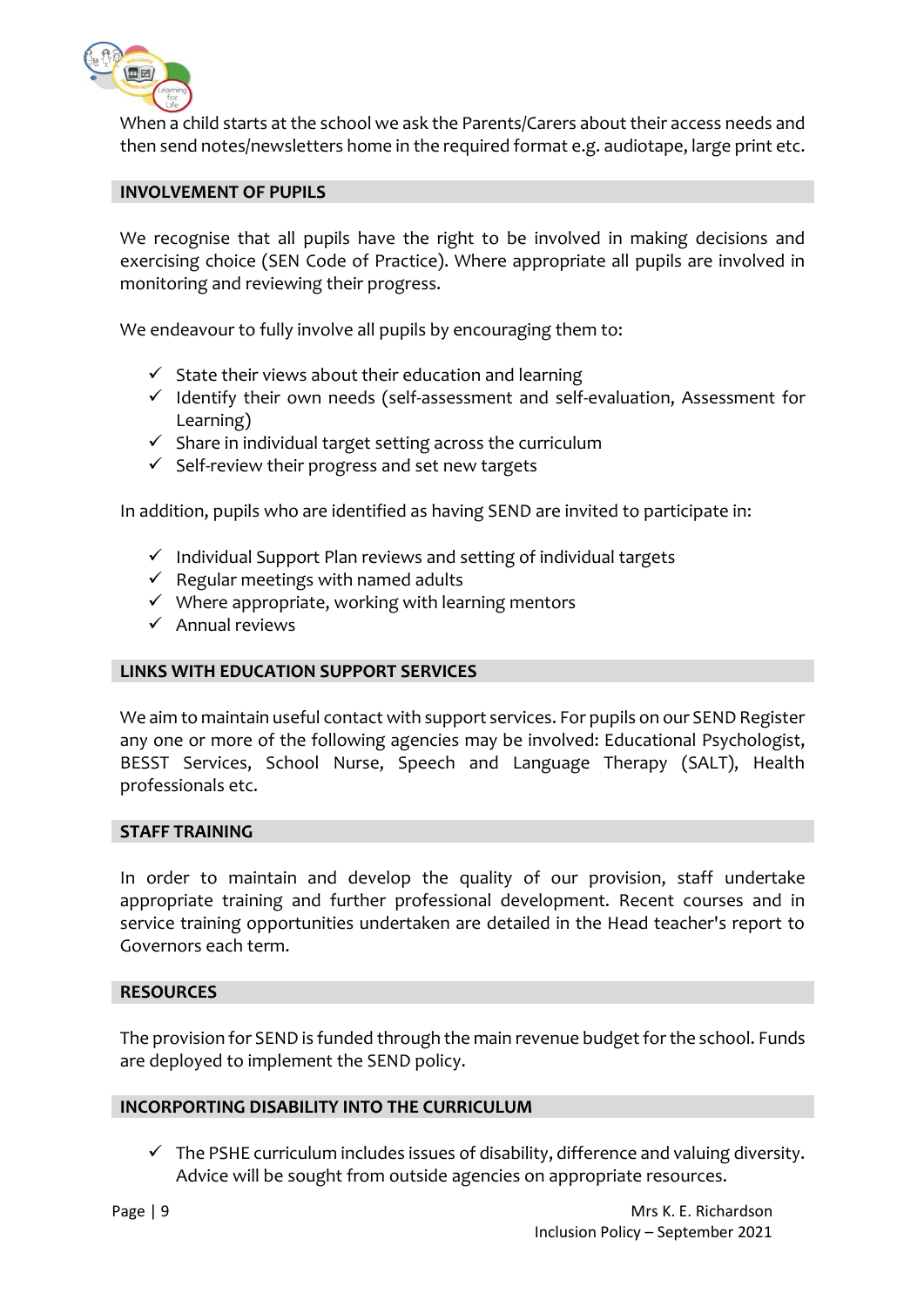

- $\checkmark$  The school has disabled employees and disabled adults are invited to work with the children, as we believe it is important to have role models, and we encourage Disabled People to join our governing body.
- $\checkmark$  The library resources are regularly reviewed to ensure they include books that reflect the range of special educational needs issues and come from a disability equality perspective, and priority is given to the ordering of books with positive images and a positive portrayal of Disabled People as they become available.
- $\checkmark$  We also recognise the importance of increasing awareness of British Sign Language (BSL) as a language and has included BSL as part of songs in the choir, and for simple communications with children who have speech delay.

There are several members of staff who have BSL training.

- $\checkmark$  Opportunities to teach the children Makaton signs e.g. for signed singing, and using symbols on displays and around the class are optimised. There are several members of staff who have Makaton training.
- $\checkmark$  Several of our teaching assistants have been trained in ELKLAN and use this within lessons

## **COMPLAINTS**

If there are any complaints relating to the policy or provision for pupils with SEND these will be dealt with in the first instance by the Head Teacher/Senco. The Chair of Governors may become involved if necessary. Any issues that remain unresolved at this stage will be managed according to the School's Complaints Policy. This is available, on request, from the school office.

### **REVIEW OF THE INCLUSION POLICY**

### **Evaluating the success of the School's Inclusion Policy**

- $\checkmark$  In line with the assessment calendar, the Senco analyses the data collected for children who are currently on the SEND register. Teachers are expected to report to the senco pupil progress and interventions being used for the children on the SEN register each term.
- $\checkmark$  Data on behavior is also analysed: major behaviour incidents and exclusions (including lunchtime exclusions). We use this analysis to help us plan our provision map. At the same time, we set new targets for the year ahead, aiming for:
	- A reduction in the percentage of children with very low attainment,
	- An increase in the percentage of children recorded as having special